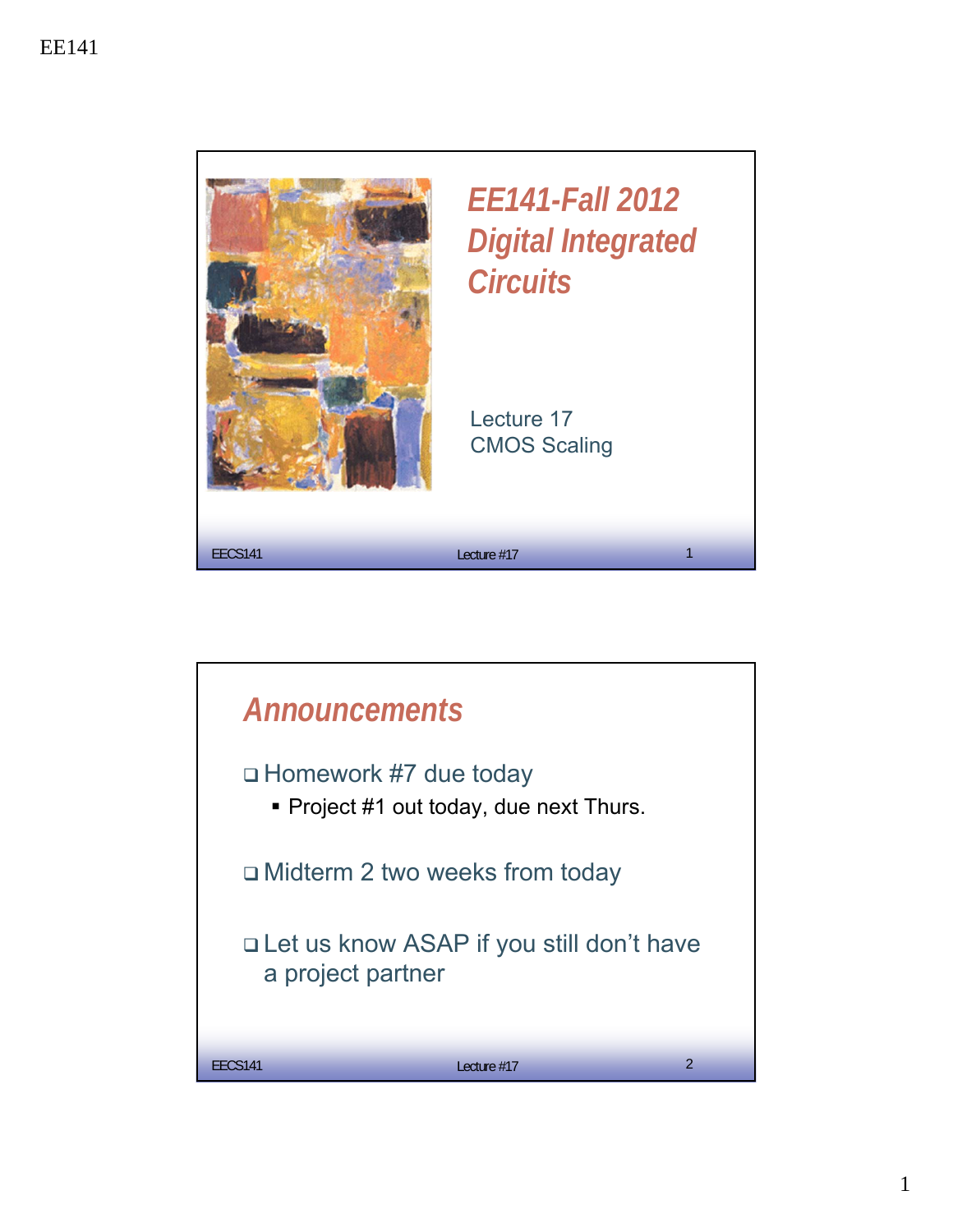

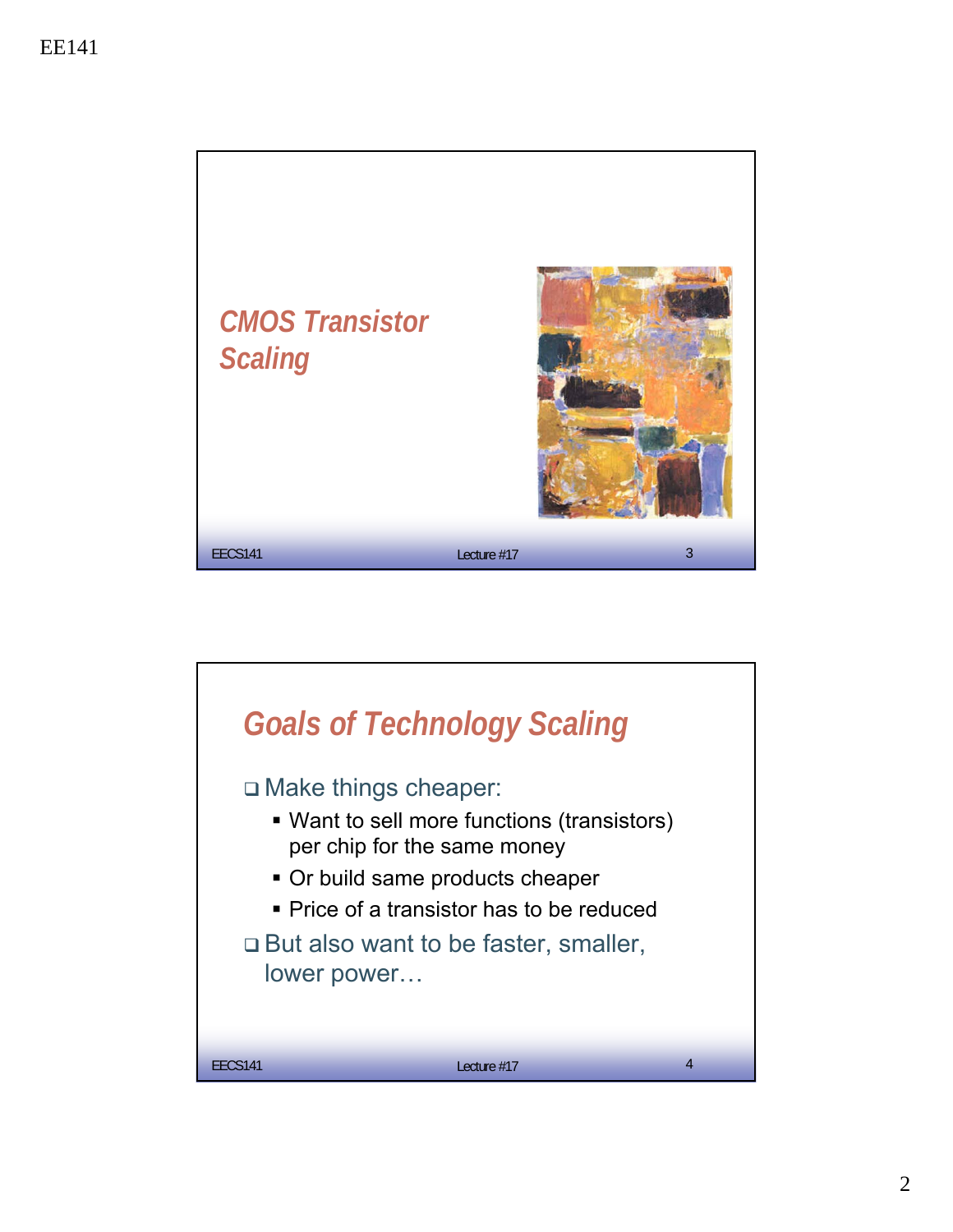

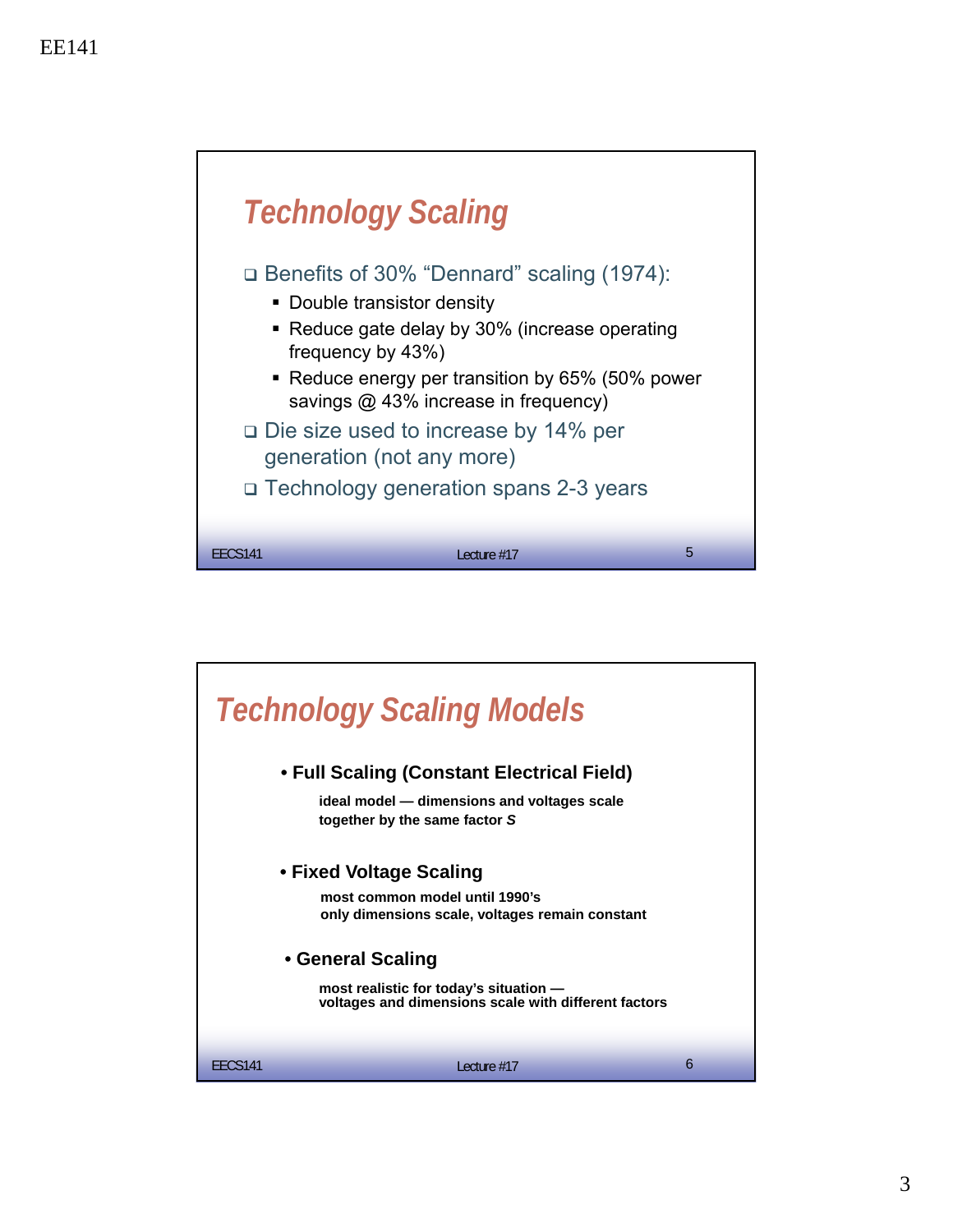

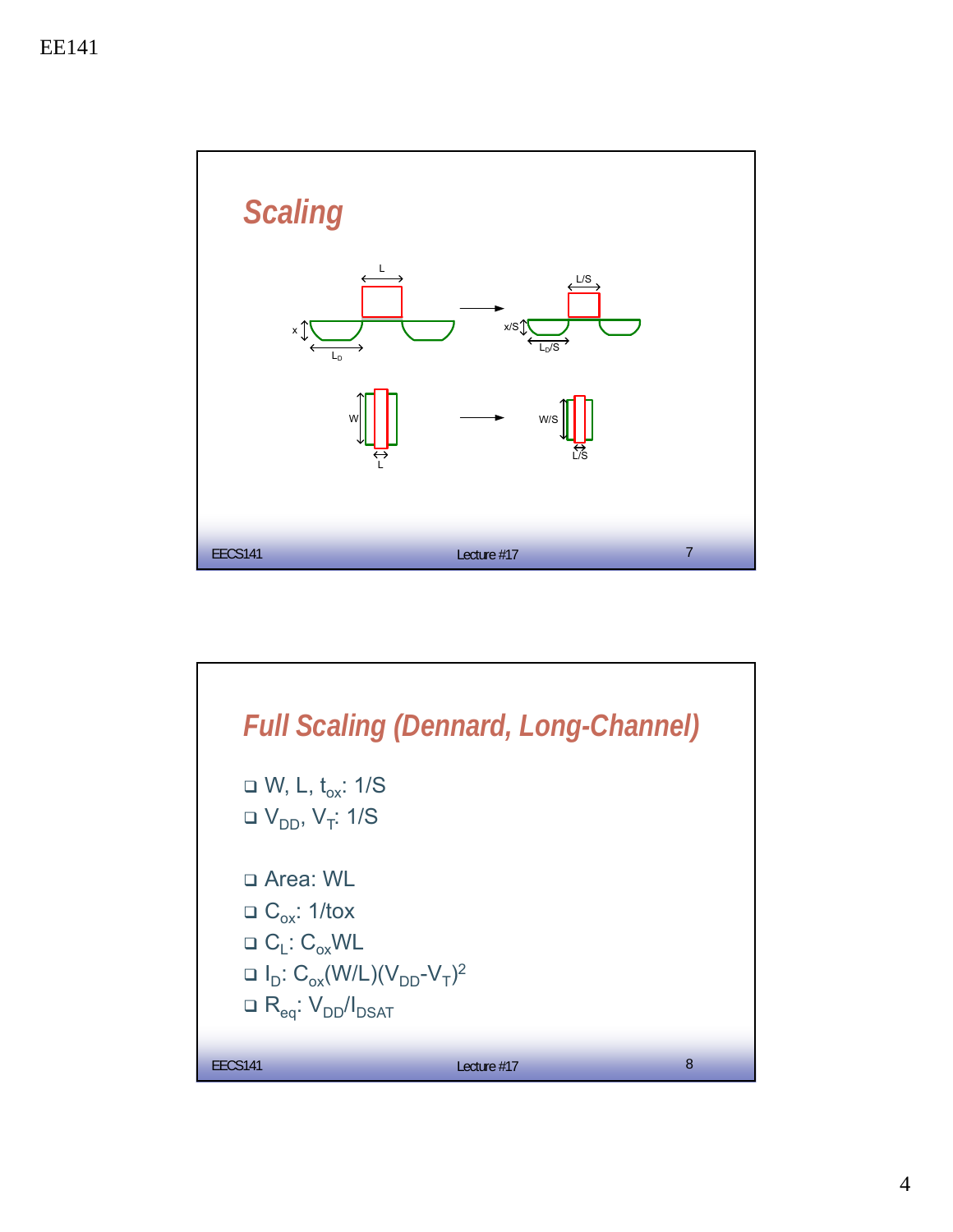

|         |                                                           |                       |                 |                    | <b>Scaling Relationships for Long Channel Devices</b> |  |  |  |  |
|---------|-----------------------------------------------------------|-----------------------|-----------------|--------------------|-------------------------------------------------------|--|--|--|--|
|         | Parameter                                                 | Relation              | Full<br>Scaling | General<br>Scaling | <b>Fixed Voltage</b><br>Scaling                       |  |  |  |  |
|         | W, L, $t_{ox}$                                            |                       | 1/S             | 1/S                | 1/S                                                   |  |  |  |  |
|         | $V_{DD}$ , $V_T$                                          |                       | 1/S             | 1/U                | 1                                                     |  |  |  |  |
|         | $N_{\rm SUB}$                                             | $V/W_{\text{depl}}^2$ | S               | $S^2/U$            | $S^2$                                                 |  |  |  |  |
|         | Area/Device                                               | WL                    | $1/S^2$         | $1/S^2$            | $1/S^2$                                               |  |  |  |  |
|         | $C_{ox}$                                                  | $1/t_{ox}$            | S               | s                  | s                                                     |  |  |  |  |
|         | $C_{L}$                                                   | $C_{ox} WL$           | 1/S             | 1/S                | 1/S                                                   |  |  |  |  |
|         | $k_p, k_p$                                                | $C_{ox}$ W/L          | s               | s                  | s                                                     |  |  |  |  |
|         | $I_{av}$                                                  | $k_{n,p}V^2$          | 1/S             | $S/U^2$            | S                                                     |  |  |  |  |
|         | $t_{\rm n}$ (intrinsic)                                   | $C_{L}V/I_{av}$       | 1/S             | $U/S^2$            | $1/S^2$                                               |  |  |  |  |
|         | $\mathbf{P}_{\mathbf{av}}$                                | $C_L V^2/t_p$         | $1/S^2$         | $S/U^3$            | S                                                     |  |  |  |  |
|         | <b>PDP</b>                                                | $\overline{C_I V^2}$  | $1/S^3$         | 1/SU <sup>2</sup>  | 1/S                                                   |  |  |  |  |
|         | Table 3.1: Scaling Relationships for Long Channel Devices |                       |                 |                    |                                                       |  |  |  |  |
| EECS141 | Lecture $#17$                                             |                       |                 |                    |                                                       |  |  |  |  |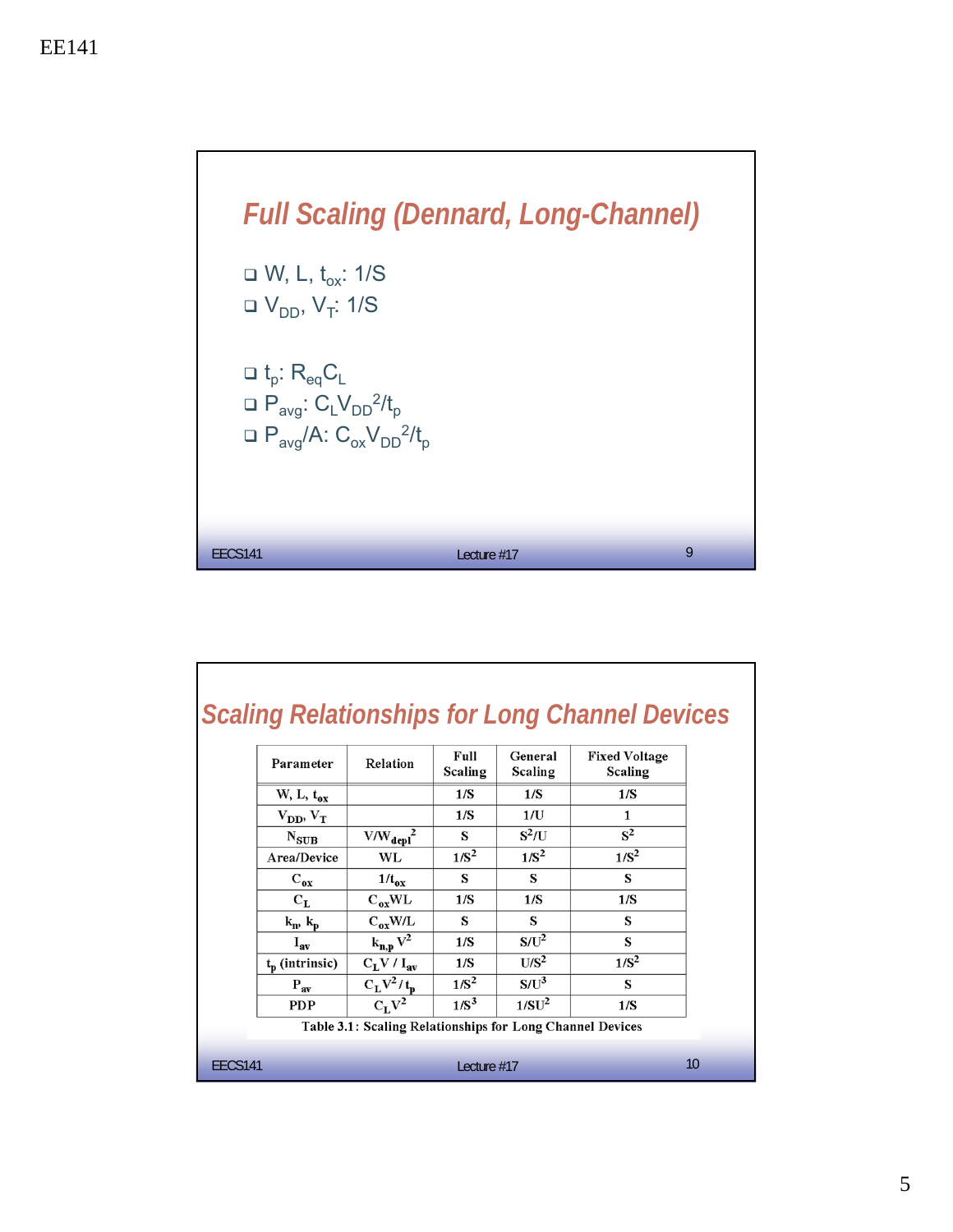

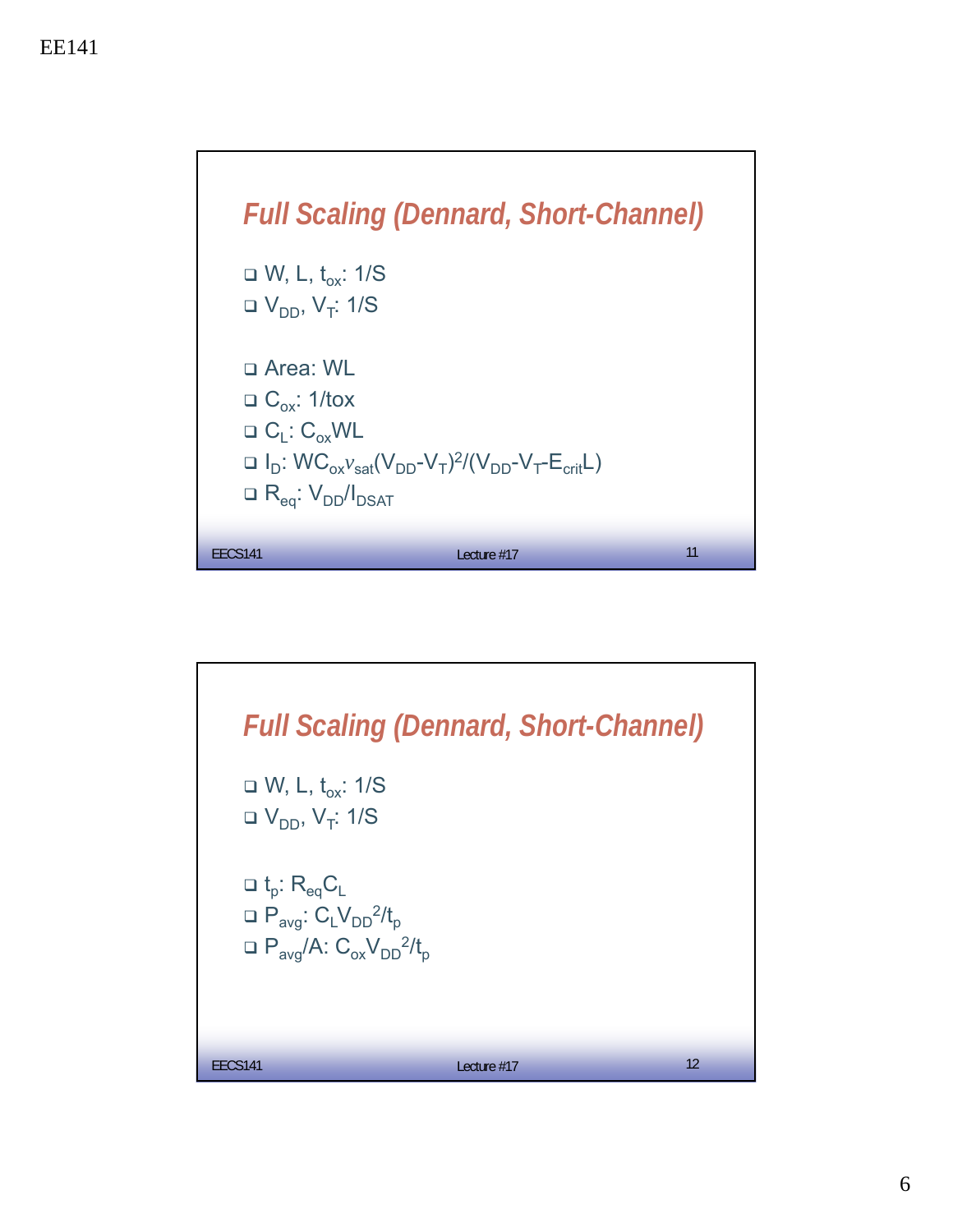|                | <b>Transistor Scaling</b><br>(Velocity-Saturated Devices) |                       |                     |                        |                              |    |  |  |
|----------------|-----------------------------------------------------------|-----------------------|---------------------|------------------------|------------------------------|----|--|--|
|                | Parameter                                                 | <b>Relation</b>       | <b>Full Scaling</b> | <b>General Scaling</b> | <b>Fixed-Voltage Scaling</b> |    |  |  |
|                | $W, L, t_{\alpha r}$                                      |                       | 1/S                 | 1/S                    | 1/S                          |    |  |  |
|                | $V_{DD}$ $V_T$                                            |                       | 1/S                 | 1/U                    | $\mathbf{1}$                 |    |  |  |
|                | $N_{SUB}$                                                 | $V\!/{W_{depl}}^2$    | $\boldsymbol{S}$    | $S^2/U$                | $S^2$                        |    |  |  |
|                | Area/Device                                               | W L                   | $1/S^2$             | $1/S^2$                | $1/S^2$                      |    |  |  |
|                | $C_{\alpha r}$                                            | $1/t_{cr}$            | $\boldsymbol{S}$    | S                      | $\boldsymbol{S}$             |    |  |  |
|                | $C_{gate}$                                                | $C_{\alpha x} W L$    | 1/S                 | 1/S                    | 1/S                          |    |  |  |
|                | $k_{\rm v}$ , $k_{\rm v}$                                 | $C_{\alpha\nu}W/L$    | S                   | S                      | S                            |    |  |  |
|                | $I_{sat}$                                                 | $C_{\infty}WV$        | 1/S                 | 1/U                    | т                            |    |  |  |
|                | <b>Current Density</b>                                    | $I_{\text{tot}}$ Area | $\boldsymbol{S}$    | $S^2/U$                | $S^2$                        |    |  |  |
|                | Ron                                                       | $V/I_{sat}$           | $\mathbf{1}$        | $\mathbf{1}$           | 1                            |    |  |  |
|                | <b>Intrinsic Delay</b>                                    | $R_{on}C_{gate}$      | 1/S                 | 1/S                    | 1/S                          |    |  |  |
|                | $\boldsymbol{P}$                                          | $I_{sat}V$            | $1/S^2$             | $1/U^2$                | 1                            |    |  |  |
|                | Power Density                                             | P/Area                | T                   | $S^2/U^2$              | $S^2$                        | 13 |  |  |
| <b>EECS141</b> | Lecture $#1/$                                             |                       |                     |                        |                              |    |  |  |

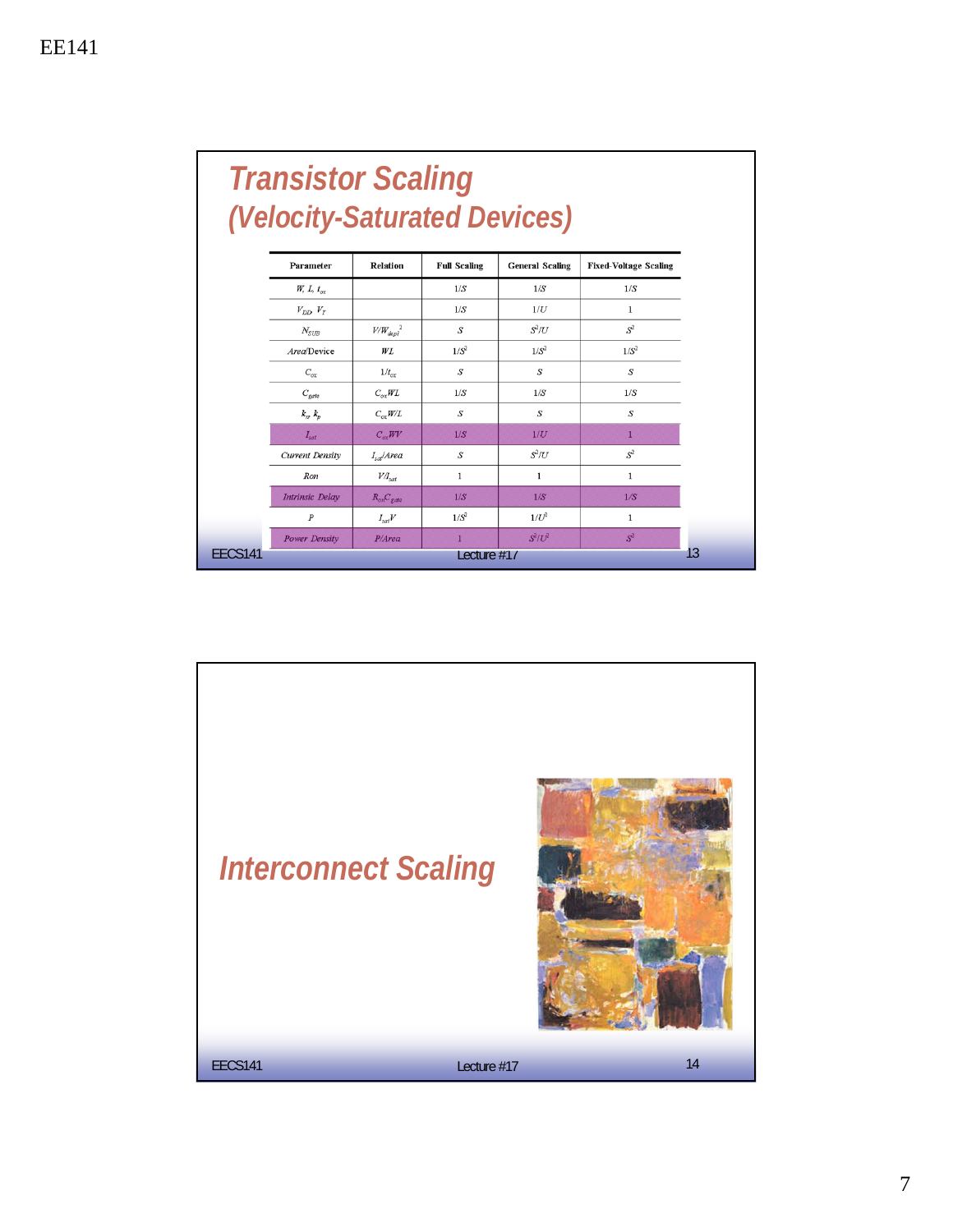

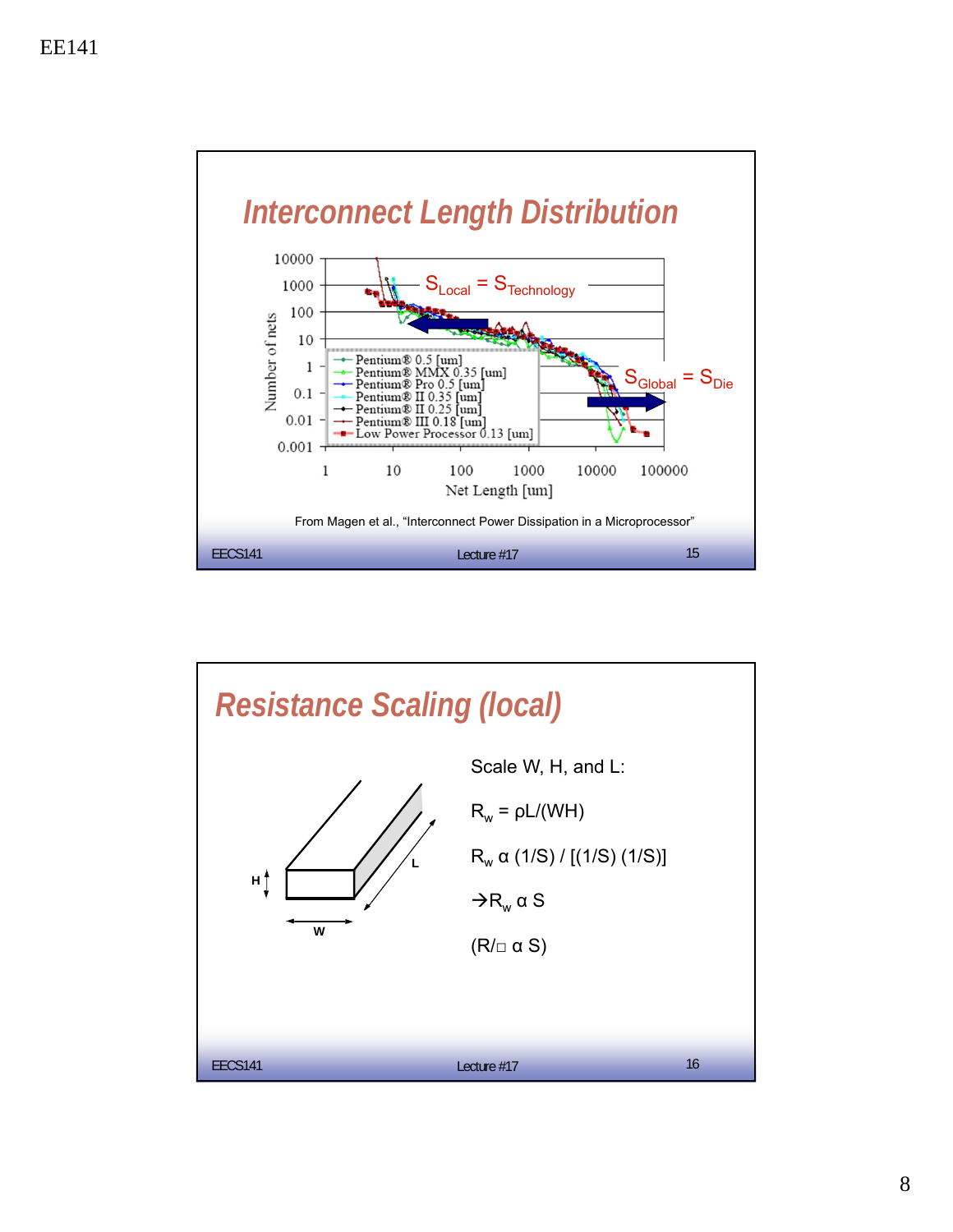

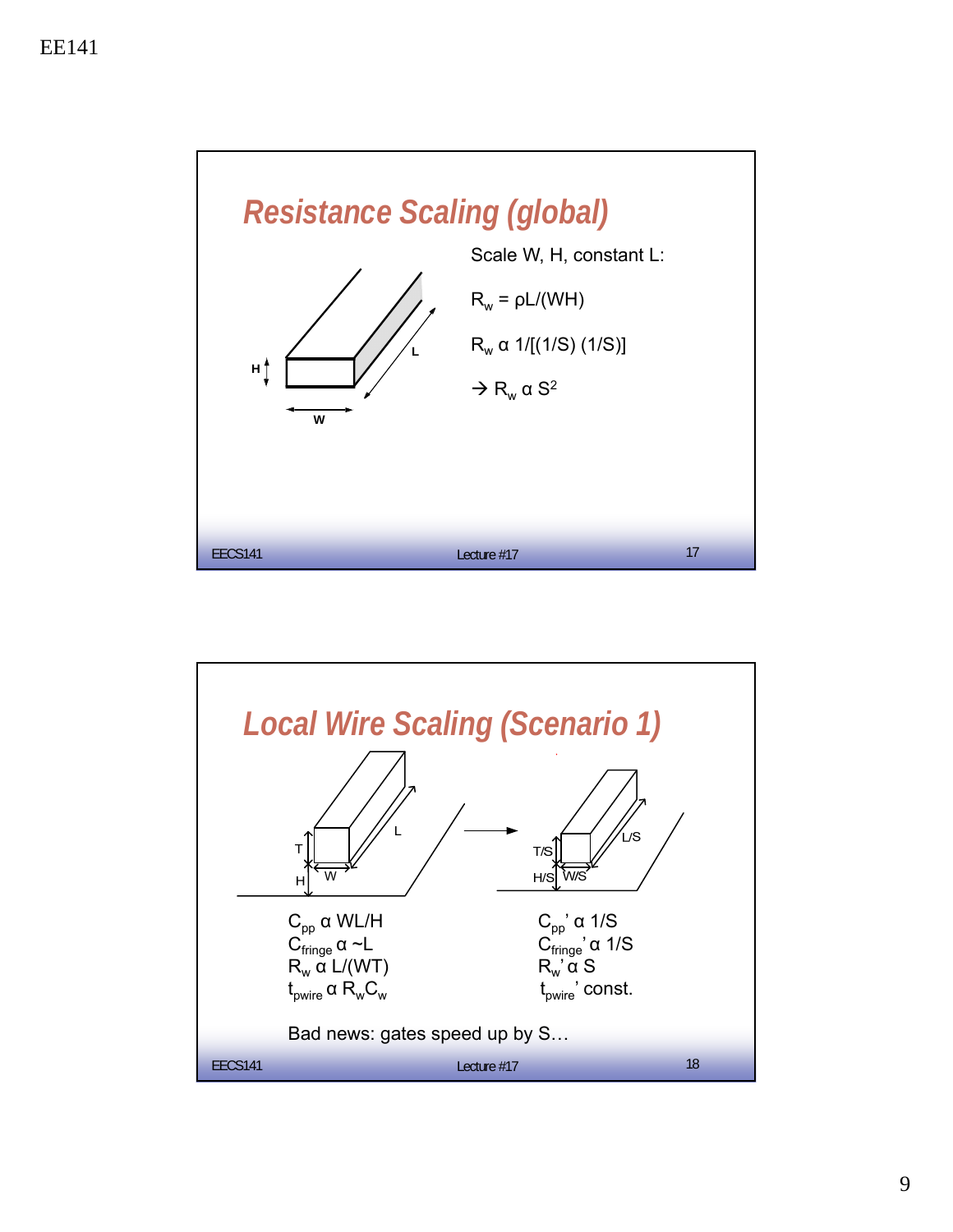

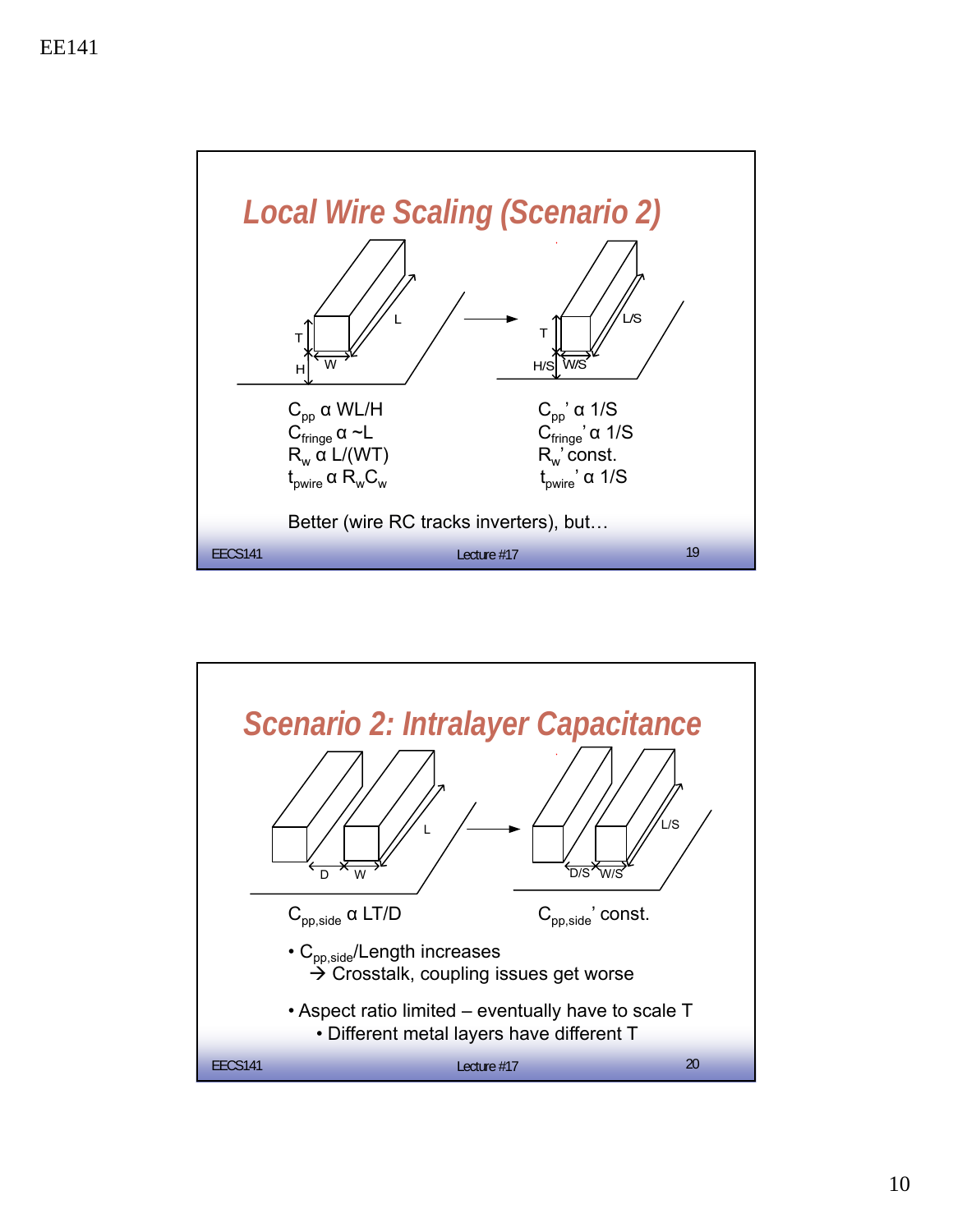